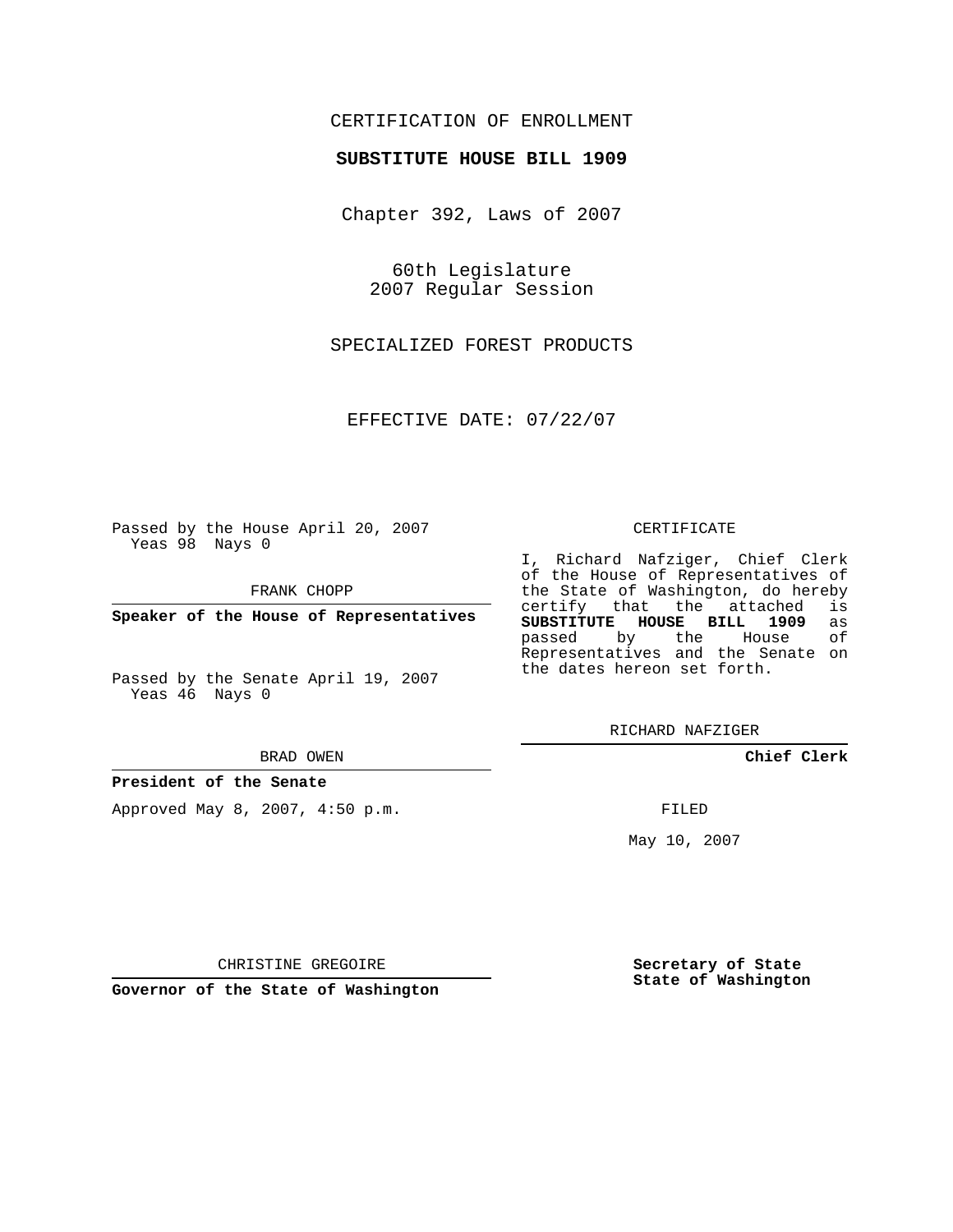# **SUBSTITUTE HOUSE BILL 1909** \_\_\_\_\_\_\_\_\_\_\_\_\_\_\_\_\_\_\_\_\_\_\_\_\_\_\_\_\_\_\_\_\_\_\_\_\_\_\_\_\_\_\_\_\_

\_\_\_\_\_\_\_\_\_\_\_\_\_\_\_\_\_\_\_\_\_\_\_\_\_\_\_\_\_\_\_\_\_\_\_\_\_\_\_\_\_\_\_\_\_

### AS AMENDED BY THE SENATE

Passed Legislature - 2007 Regular Session

## **State of Washington 60th Legislature 2007 Regular Session**

**By** House Committee on Agriculture & Natural Resources (originally sponsored by Representatives Orcutt, B. Takko, Pearson, Kristiansen and Hinkle)

READ FIRST TIME 02/28/07.

 1 AN ACT Relating to specialized forest products; amending RCW 2 76.48.130, 76.48.020, and 76.48.030; creating new sections; and 3 providing expiration dates.

4 BE IT ENACTED BY THE LEGISLATURE OF THE STATE OF WASHINGTON:

 5 **Sec. 1.** RCW 76.48.130 and 1995 c 366 s 13 are each amended to read 6 as follows:

 (1) A person who violates a provision of this chapter, other than the provisions contained in RCW 76.48.120, as now or hereafter amended, is guilty of a gross misdemeanor and upon conviction thereof shall be punished by a fine of not more than one thousand dollars or by imprisonment in the county jail for not to exceed one year or by both a fine and imprisonment.

13 (2) In any prosecution for a violation of this chapter's 14 requirements to obtain or possess a specialized forest products permit 15 or true copy thereof, an authorization, sales invoice, or bill of 16 lading, it is an affirmative defense, if established by the defendant 17 by a preponderance of the evidence, that: (a) The specialized forest 18 products were harvested from the defendant's own land; or (b) the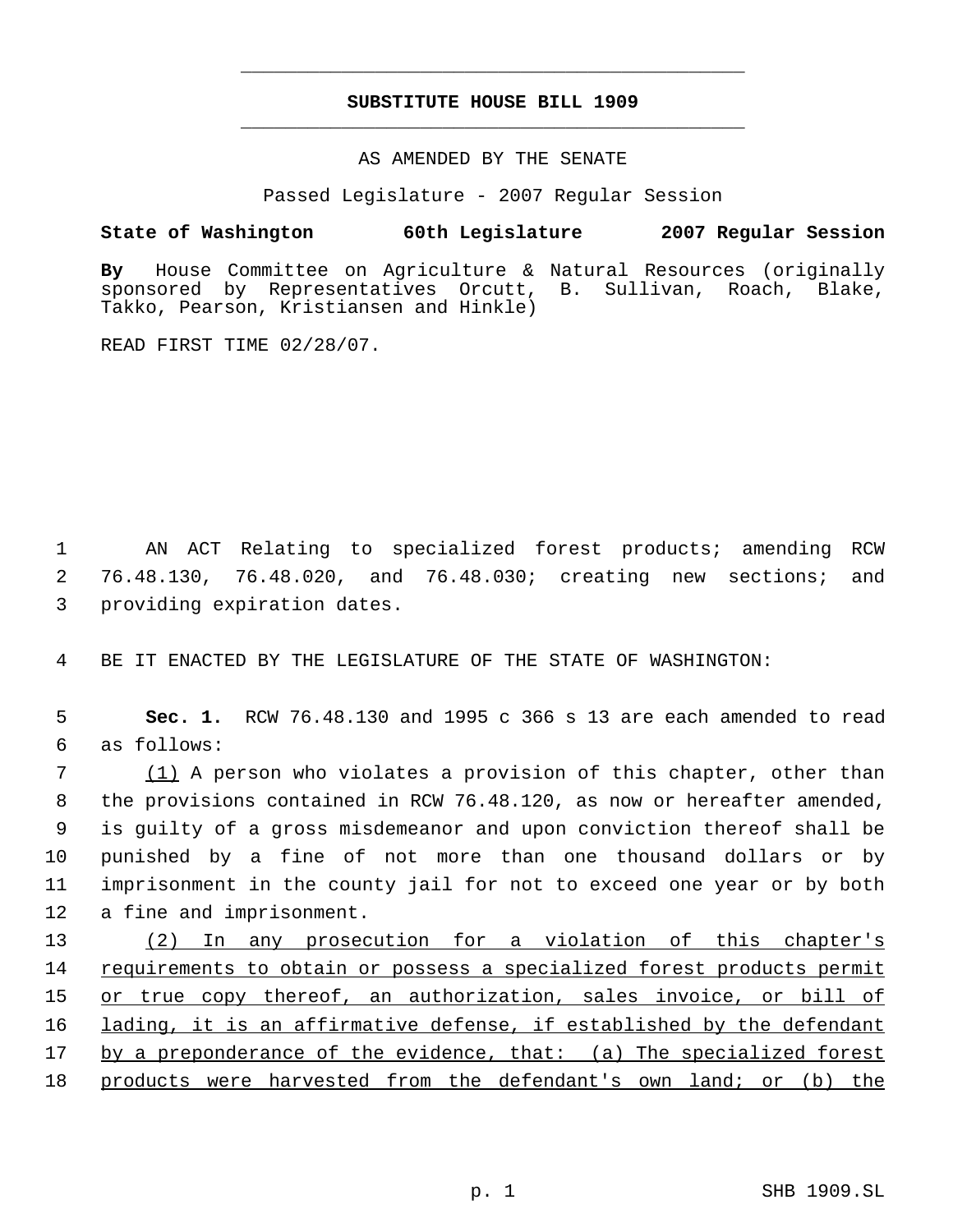specialized forest products were harvested with the permission of the landowner.

 NEW SECTION. **Sec. 2.** (1) The specialized forest products work group is established. The work group must consist of appropriate representation from: The department of natural resources; county sheriffs; county prosecutors; industrial and small forest landowners; tribes; recreational and professional wood carvers; cedar and specialty wood processors; and other appropriate persons invited by the commissioner of public lands.

 (2) The specialized forest products work group must review the current specialized forest products statute, chapter 76.48 RCW, as well as applicable theft laws. The specialized forest products work group must evaluate the statute, as well as its application, and make recommendations, if any, to ensure that the specialized forest products requirements: Provide reasonable tools for law enforcement and reasonably protect landowners from theft; are not unduly burdensome to harvesters, those possessing or transporting specialized forest products, or cedar or specialty wood processors or buyers; are clear 19 and may be readily understood by law enforcement and the public; and are administered and enforced consistently throughout the state.

 (3) The specialized forest products work group must be staffed by the department of natural resources.

 (4) The specialized forest products work group must provide a report to the appropriate committees of the legislature containing its recommendations, as well as draft legislation implementing its recommendations, by December 1, 2007.

(5) This section expires July 1, 2008.

 **Sec. 3.** RCW 76.48.020 and 2005 c 401 s 1 are each amended to read as follows:

 The definitions in this section apply throughout this chapter unless the context clearly requires otherwise.

 (1) "Authorization" means a properly completed preprinted form authorizing the transportation or possession of Christmas trees which contains the information required by RCW 76.48.080, a sample of which is filed before the harvesting occurs with the sheriff of the county in which the harvesting is to occur.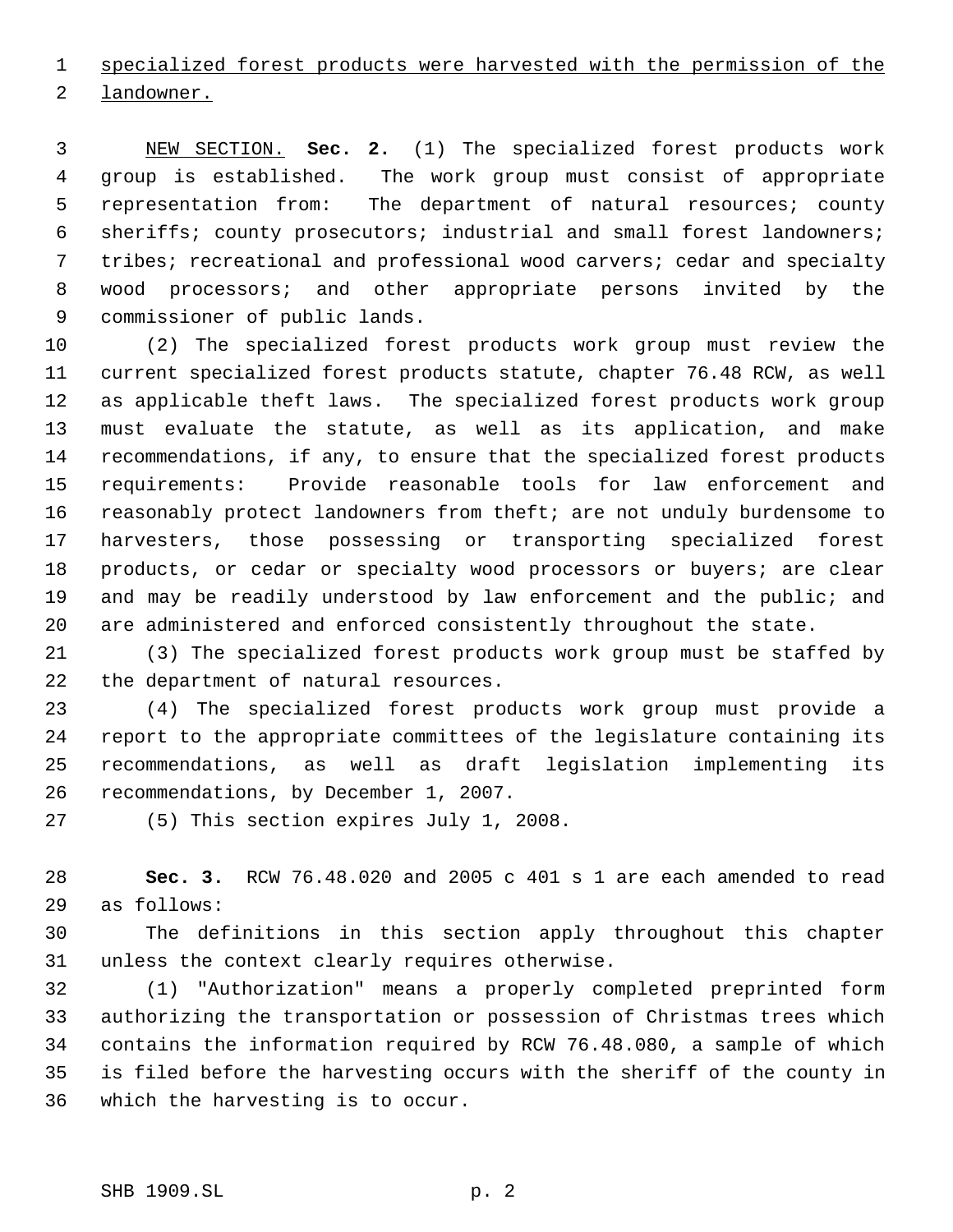(2) "Bill of lading" means a written or printed itemized list or statement of particulars pertinent to the transportation or possession of a specialized forest product.

(3) "Cascara bark" means the bark of a Cascara tree.

 (4) "Cedar processor" means any person who purchases, takes, or retains possession of cedar products or cedar salvage for later sale in the same or modified form following removal and delivery from the land where harvested.

 (5) "Cedar products" means cedar shakeboards, shake and shingle bolts, and rounds one to three feet in length.

 (6) "Cedar salvage" means cedar chunks, slabs, stumps, and logs having a volume greater than one cubic foot and being harvested or transported from areas not associated with the concurrent logging of timber stands (a) under a forest practices application approved or notification received by the department of natural resources, or (b) under a contract or permit issued by an agency of the United States government.

 (7) "Christmas trees" means any evergreen trees or the top thereof, commonly known as Christmas trees, with limbs and branches, with or without roots, including fir, pine, spruce, cedar, and other coniferous species.

 (8) "Cut or picked evergreen foliage," commonly known as brush, 23 means evergreen boughs, huckleberry foliage, salal, fern, Oregon grape, rhododendron, mosses, bear grass, scotch broom (Cytisus scoparius), and other cut or picked evergreen products. "Cut or picked evergreen foliage" does not mean cones, berries, any foliage that does not remain green year-round, or seeds.

 (9) "Harvest" means to separate, by cutting, prying, picking, peeling, breaking, pulling, splitting, or otherwise removing, a specialized forest product (a) from its physical connection or contact with the land or vegetation upon which it is or was growing or (b) from the position in which it is lying upon the land.

 (10) "Harvest site" means each location where one or more persons are engaged in harvesting specialized forest products close enough to each other that communication can be conducted with an investigating law enforcement officer in a normal conversational tone.

 (11) "Huckleberry" means the following species of edible berries, if they are not nursery grown: *Vaccinium membranaceum*, *Vaccinium*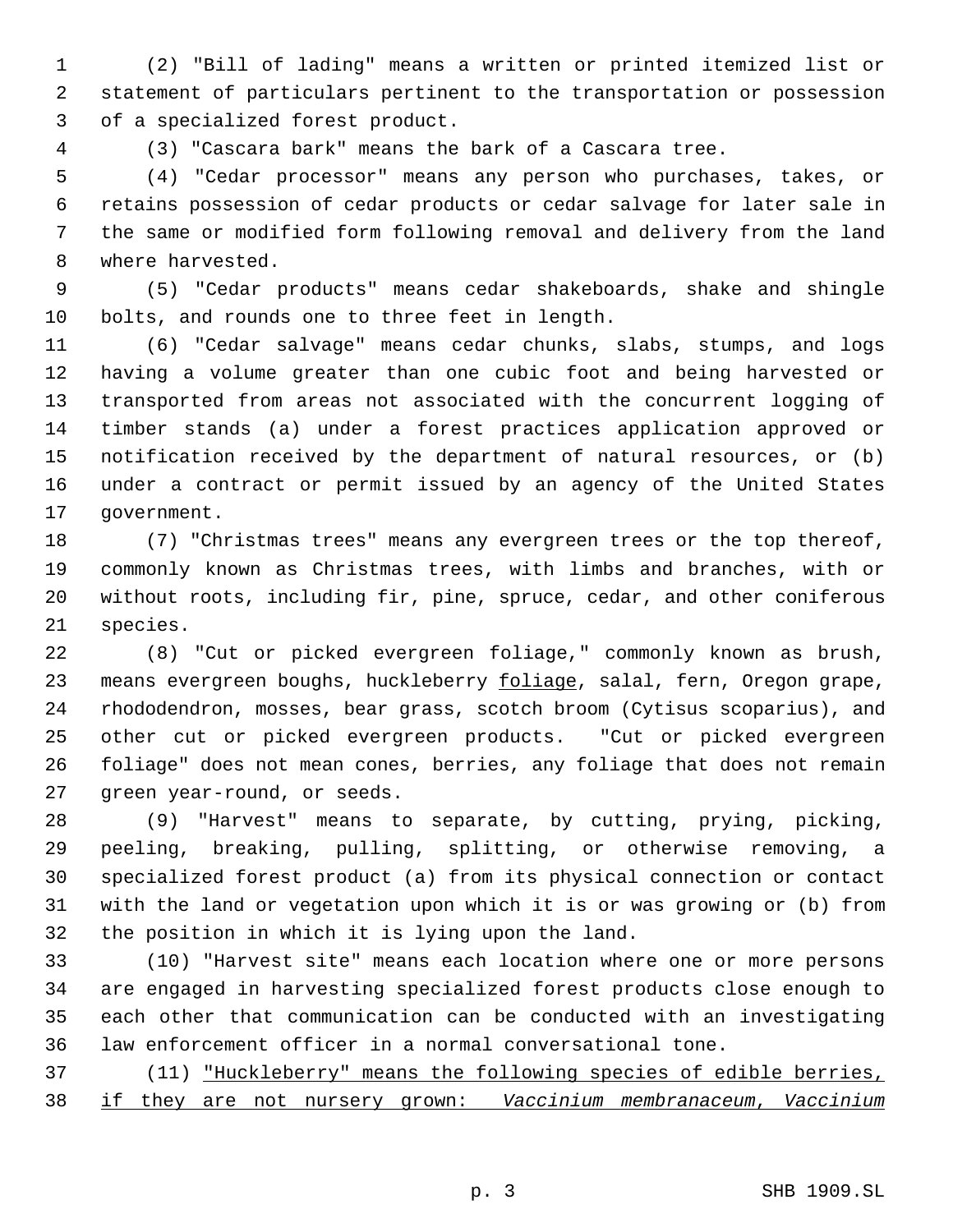*deliciosum*, *Vaccinium ovatum*, *Vaccinium parvifolium*, *Vaccinium globulare*, *Vaccinium ovalifolium*, *Vaccinium alaskaense*, *Vaccinium caespitosum*, *Vaccinium occidentale*, *Vaccinium uliginosum*, *Vaccinium myrtillus*, and *Vaccinium scoparium*.

 (12) "Landowner" means, with regard to real property, the private owner, the state of Washington or any political subdivision, the federal government, or a person who by deed, contract, or lease has authority to harvest and sell forest products of the property. "Landowner" does not include the purchaser or successful high bidder at a public or private timber sale.

11  $((+12))$   $(13)$  "Native ornamental trees and shrubs" means any trees or shrubs which are not nursery grown and which have been removed from the ground with the roots intact.

14 ( $(\frac{13}{13})$ ) (14) "Permit area" means a designated tract of land that may contain single or multiple harvest sites.

 $((+14))$   $(15)$  "Person" includes the plural and all corporations, foreign or domestic, copartnerships, firms, and associations of persons.

19 (((15)) (16) "Processed cedar products" means cedar shakes, shingles, fence posts, hop poles, pickets, stakes, rails, or rounds less than one foot in length.

 $((+16))$   $(17)$  "Sheriff" means, for the purpose of validating specialized forest products permits, the county sheriff, deputy sheriff, or an authorized employee of the sheriff's office or an agent of the office.

 $((+17))$   $(18)$  "Specialized forest products" means Christmas trees, native ornamental trees and shrubs, cut or picked evergreen foliage, cedar products, cedar salvage, processed cedar products, specialty wood, wild edible mushrooms, and Cascara bark.

 $((+18))$   $(19)$  "Specialized forest products permit" means a printed document in a form printed by the department of natural resources, or true copy thereof, that is signed by a landowner or his or her authorized agent or representative, referred to in this chapter as "permittors" and validated by the county sheriff and authorizes a designated person, referred to in this chapter as "permittee," who has also signed the permit, to harvest and transport a designated specialized forest product from land owned or controlled and specified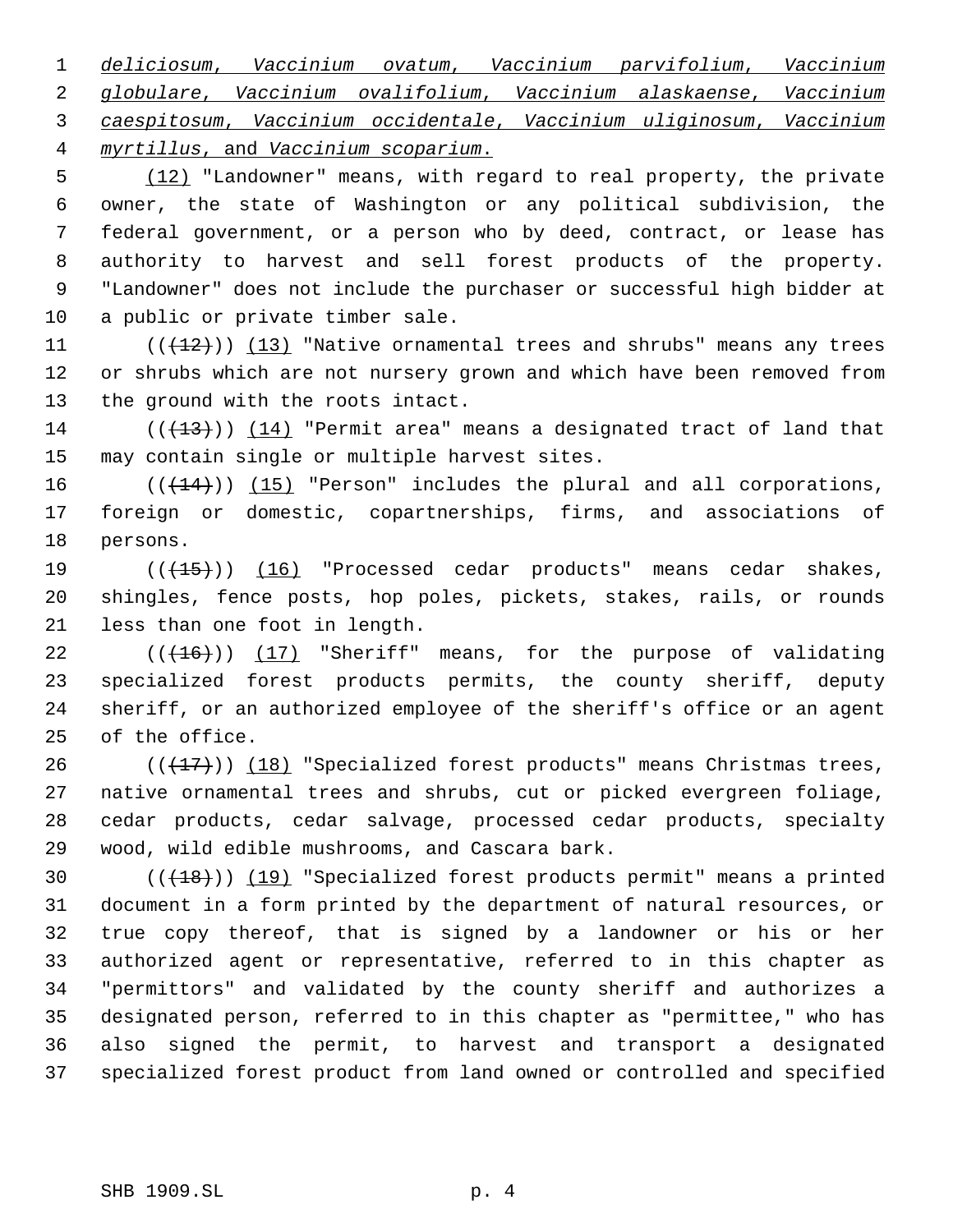by the permittor and that is located in the county where the permit is issued.

 $((+19))$   $(20)$  "Specialty wood" means wood that is:

 (a) In logs less than eight feet in length, chunks, slabs, stumps, or burls; and

(b) One or more of the following:

 (i) Of the species western red cedar, Englemann spruce, Sitka spruce, big leaf maple, or western red alder;

 (ii) Without knots in a portion of the surface area at least twenty-one inches long and seven and a quarter inches wide when measured from the outer surface toward the center; or

 (iii) Suitable for the purposes of making musical instruments or ornamental boxes.

14  $((+20))$  (21) "Specialty wood buyer" means the first person that receives any specialty wood product after it leaves the harvest site.

 $((+21))$   $(22)$  "Specialty wood processor" means any person who purchases, takes, or retains possession of specialty wood products or specialty wood salvage for later sale in the same or modified form following removal and delivery from the land where harvested.

20  $((+22))$   $(23)$  "Transportation" means the physical conveyance of specialized forest products outside or off of a harvest site by any means.

 $((+23))$   $(24)$  "True copy" means a replica of a validated specialized forest products permit as reproduced by a copy machine capable of effectively reproducing the information contained on the permittee's copy of the specialized forest products permit. A copy is made true by the permittee or the permittee and permittor signing in the space provided on the face of the copy. A true copy will be effective until the expiration date of the specialized forest products permit unless the permittee or the permittee and permittor specify an earlier date. A permittor may require the actual signatures of both the permittee and permittor for execution of a true copy by so indicating in the space provided on the original copy of the specialized forest products permit. A permittee, or, if so indicated, the permittee and permittor, may condition the use of the true copy to harvesting only, transportation only, possession only, or any combination thereof.